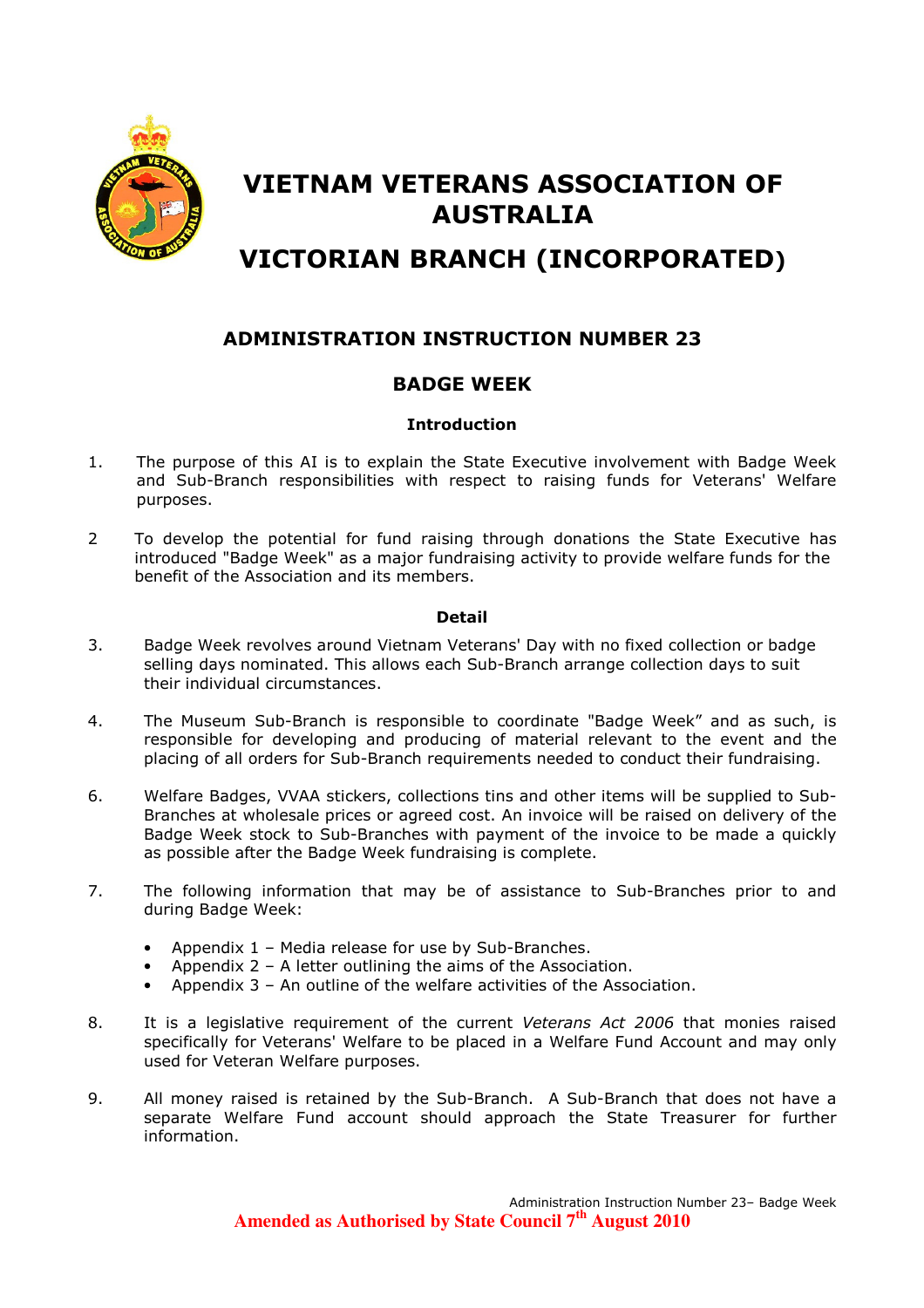10. Sub-Branches are to sell the Standard Branch 4 Badge Collection and may also sell other suitable products.

# Conclusion

11. Badge Week is an opportunity for Sub-Branches to raise funds for welfare purposes and raise their profiles in their local areas.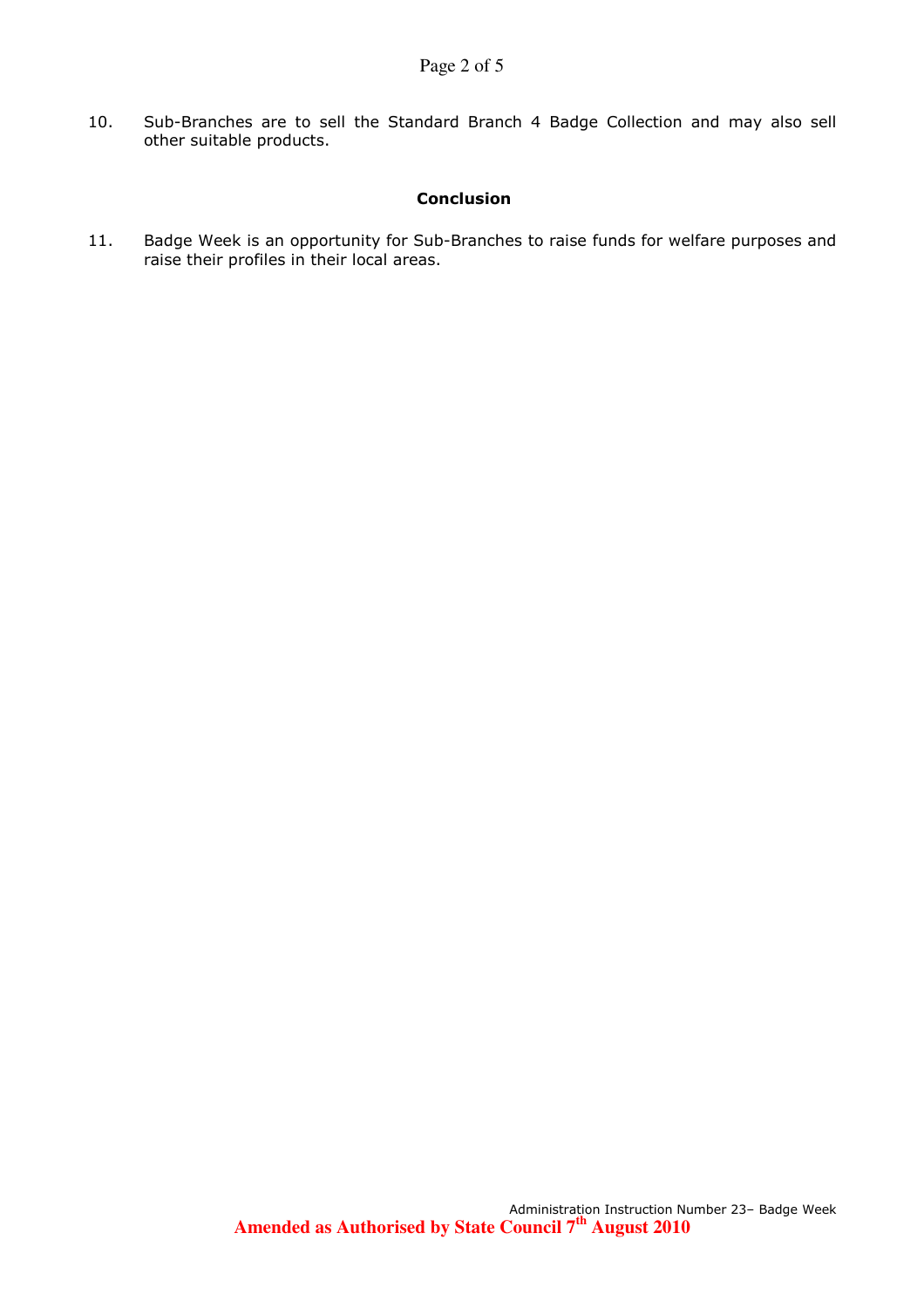DRAFT MEDIA RELEASE TEMPLATE - FOR USE BY LOCAL SUB-BRANCHES TO RELEASE TO LOCAL MEDIA IN WEEK BEGINNING 7 AUGUST ANNUALLY

# VETERANS APPEAL HELPS DIGGERS IN NEED

Vietnam Veterans will be rattling tins all over Australia next week, including (NAME OF LOCAL TOWNSHIP OR DISTRICT), in their annual appeal to raise funds for the welfare of less fortunate comrades and their families

The annual appeal, which culminates in Vietnam Veterans Day on August 18, raises thousands of dollars each year to provide desperately needed help to fellow Australian Veterans in desperate need.

Veterans remember their fallen comrades on this day, the anniversary of the famous Battle of Long Tan, at memorial services and reunions.

Local spokesman for the Vietnam Veterans Association of Australia (VVAA), Mr (NAME OF SPOKESPERSON) said the annual tin rattle, known as Badge Week, was the Association's only major fund raising drive throughout the year. Donors buy remembrance pins showing their support for veterans.

"Every year the support we get from people is very gratifying," Mr (NAME OF SPOKESPERSON) said. "It really does our members proud to see that people really do care, particularly for those of us who are less fortunate than others.

"Almost forty years after the war ended there are many veterans who still suffer from physical pain, psychological pain or both. And their families are always caught up in that and we try to provide them with help too.

The VVAA is a non-political, purely voluntary organisation concerned first and foremost with matters relating to the health, welfare and well being of veterans and their families. All funds raised during Badge Week are used to provide the organisational, welfare and support services required by the veterans' community." Mr (NAME OF SPOKESPERSON) said.

I would urge everyone in (NAME OF LOCAL TOWNSHIP OR DISTRICT) to invest a few dollars in honoring and helping those who have already served their country with great distinction pride and selflessness.

"I know it's a real honor and privilege to stand side by side with them.

Next week collectors will be At (NAME OF LOCATION/S or donations can be left at the following businesses (NAME OF BUSINESSES)

For further information, contact (NAME OF CONTACT PERSON) on TELEPHONE (CONTACT TELEPHONE NUMBER)

---ooo000ooo---

MEDIA PLEASE NOTE:

Mr (NAME OF SPOKESPERSON) will be available for interview in person or by telephone. The contact telephone number is (CONTACT TELEPHONE NUMBER)

> Administration Instruction Number 23– Badge Week **Amended as Authorised by State Council 7th August 2010**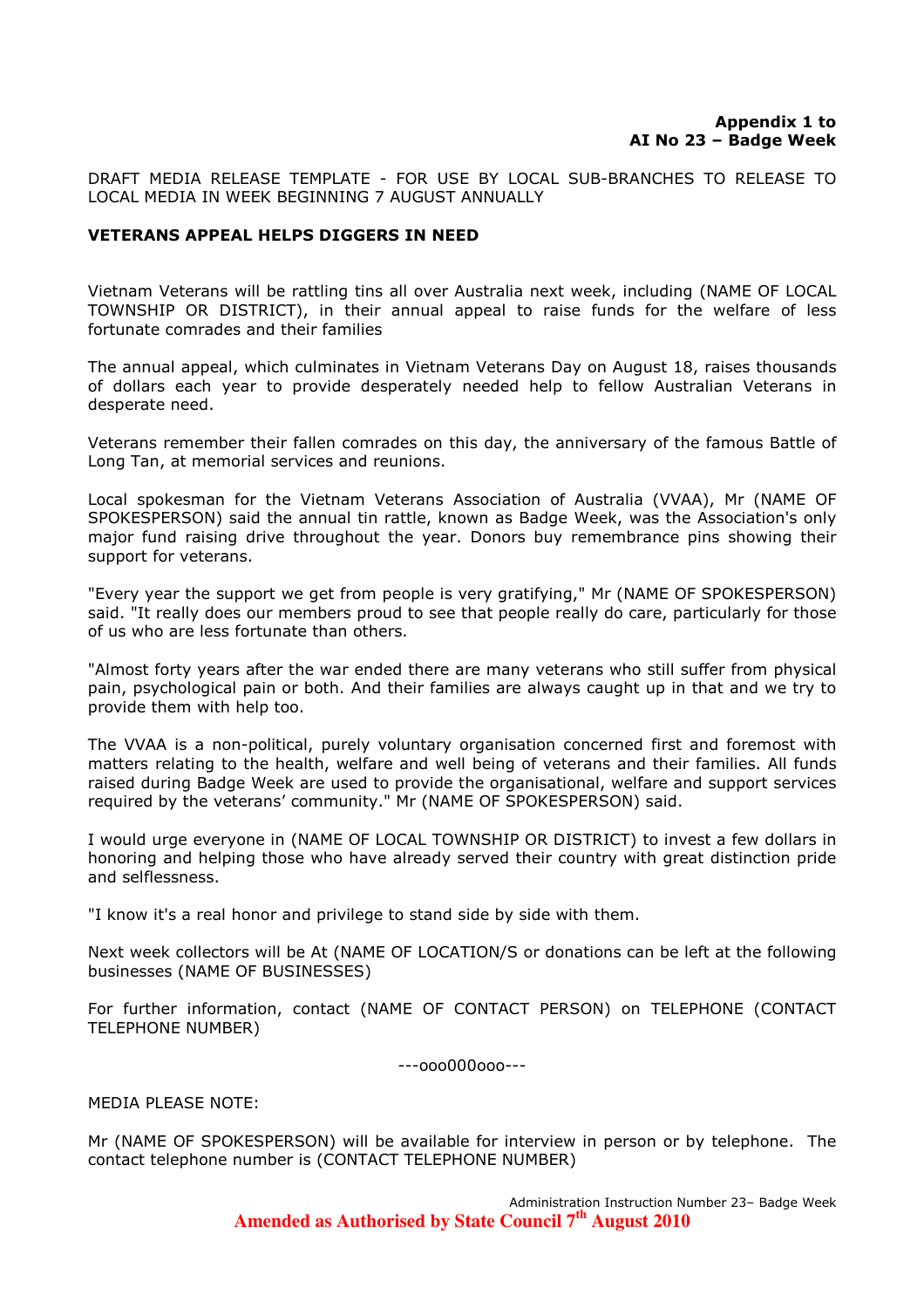# Appendix 2 to AI No 23 – Badge Week

# Vietnam Veterans Association of Australia (VVAA)

The Vietnam Veterans Association of Australia (VVAA) was formed in the late 1970's as a result of the realization that many Vietnam Veterans and their families were experiencing health and emotional problems which could be related to war service. At the time, veterans seeking assistance reported a lack of understanding of their problems and some indifference was demonstrated by government authorities. As well as this indifferent attitude the veterans often considered that they had been discharged from the services into a hostile society, which they believed had little interest in their welfare.

The VVAA as an organization adopted aims and objectives to redress the problems experienced by Vietnam veterans. The Association seeks to achieve redress by:

- providing welfare advice and support to veterans and their families:
- monitoring the health problems of veterans and their families so that relevant authorities can be made aware of adverse trends and difficulties being experienced.
- ensuring that individual veterans are not disadvantaged when dealing with government departments: and
- providing on-going evaluation of the exposure of Agent Orange and other chemicals.

The Victorian State Branch of the Vietnam Veterans Association provides direct welfare support to the veteran community and is involved in the operation or Nui Dat House (emergency accommodation) and the Vietnam Veterans Crisis Unit (Repatriation Hospital Heidelberg). Furthermore, the State Branch is represented on sub-committees within:

- The Department of Veterans Affairs
- The Heidelberg Repatriation and General Hospital
- The Veteran and Veterans Families Counselling Service
- The Returned and Services League
- The Vietnam Veterans Council of Victoria

The VVAA is a non-political organization concerned first and foremost with matters relating to the health, welfare and well being of veterans and their families. Additionally, the Association provides an important point of social contact for veterans and families, particularly those who feel isolated and alone within the civilian community.

Every state in Australia has a branch of the VVAA and in Victoria there are over 28 Sub-Branches serving the veteran community. For further information please contact (NAME AND TELEPHONE NUMBER OF CONTACT PERSON)

(Name) **Secretary** Sub-Branch (Name) Vietnam Veterans Association of Australia (Victorian Branch)